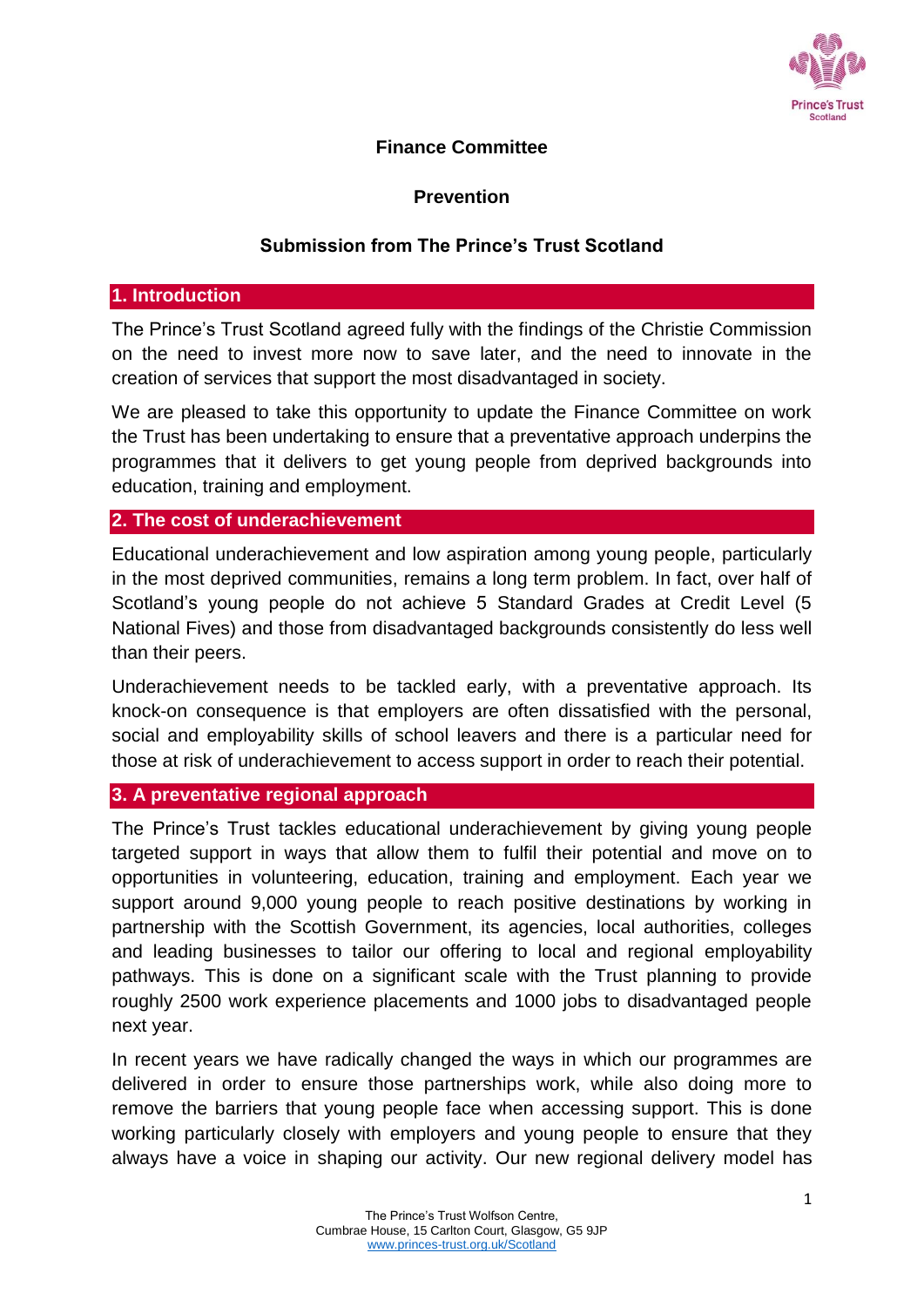been crucial, ensuring that the Trust's curriculum and portfolio of courses is mapped to wider further education provision in each of the 13 new college regions. At the same time, we have developed new programmes that respond to the evolving needs of young people in deprived communities. We are able to offer support without local and geographical borders which helps local authorities across the Scottish landscape.

# **Example of Good Practice: Our work in Education**

The Princes Trust has been supporting young people of school age, who are at risk of educational underachievement since 1998.

In Autumn 2015, we introduced a new flexible programme that brings together the best of our existing delivery for young people of school age. This represents an improved offer for young people at risk of underachievement.

Our work in education seeks to have a positive impact on four challenges that young people may be facing in Education: Attainment – Attendance – Engagement – Personal & Social Skills. It follows a flexible approach, using experiential learning to support achievement in a range of personal and employability skills.

This includes an embedded qualification which can be delivered at SCQF Level 3, 4 or 5 and is recognised on educational online benchmarking tool 'Insight', therefore as young people achieve, school's/centres gain tariff points.

We also deliver an innovative 'Preparation for Work' pilot in four local authorities, supported by the Wood Foundation & Scottish Government that enables participants to access a range of Industry days, work placements and mentoring.

Our programmes ensure that – in line with the recommendations of 'Developing Scotland's Young Workforce' – training pathways for young people offer a wider, more flexible range of personal, vocational and academic development opportunities, so that each young person understands their options from the earliest possible stage. Indeed, there is now increased understanding among our public sector partners that a 'one size fits all' approach to youth unemployment doesn't work.

There is an opportunity for government and public agencies to learn from the successes the Trust and its partners have had in reaching out to more young people in deprived areas.

### **4. The need for sustained investment**

There has been enormous recent national progress tackling youth unemployment, and this has been down to sustained, targeted, evidence-driven assessment. That investment must continue because the future cost of reducing this support would be considerable. The latest

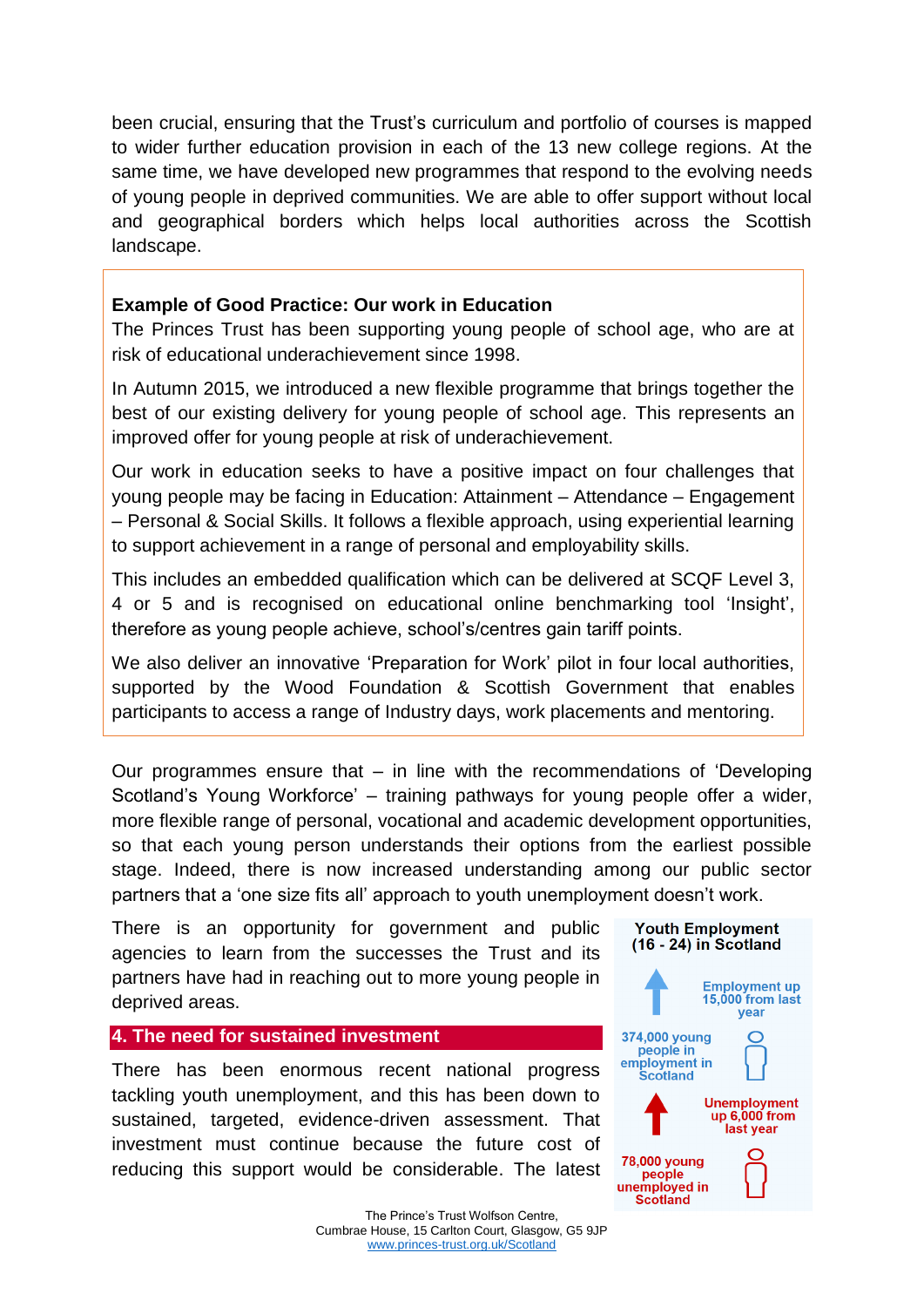ONS unemployment figures show that year on year, employment among 16-24 year olds has grown by 15,000, but that unemployment is also up by  $6,000$ .<sup>i</sup> (See fig, right).

That means there is still much work to be done, especially to support NEETs in disadvantaged communities. That group is starting to benefit, but the real rewards will come in the future, when those young people go on to successful careers and set an example as role models within their communities.

One clear example of strong positive investment has been the Trust's new Youth Employment and Enterprise Hub in Glasgow which is the largest employment and enterprise centre in Scotland. Design-led and purpose built by and for young people, it is perceived as an inspiring place to learn and progress. It provides one stop, multi agency support for youth unemployment that is actively tailored to cater to the needs of individuals. ONS figures show that 17.2 per cent of 16-24 year olds are currently unemployed. Underlying that figure is a huge variety of causes, and some young people benefit from the kinds of support we offer more than others. Our task is to identify and understand pockets of need and ensure that it is delivered in a proactive, timely way.

We do this by working closely with key partners as a coordinated team. For example, young people coming to the centre for advice from the Trust find that they can access support from key agencies like Skills Development Scotland and Jobcentre Plus, which are co-located in the same building, which is a pleasant, welcoming environment.

We also work closely with the business sector and other charities to ensure that the support we give to young people dovetails with their priorities and needs. By collaborating closely with others, we're ensuring that young people have access to the widest possible range of choices, meaning that they become more likely to succeed on programmes.



The Prince's Trust Wolfson Centre also helps us more successfully align our offering in a way that

Unemployment among 16 - 24 year olds

reaches into the most disadvantaged communities, and we are actively looking at investing in further facilities like this in key regions like Edinburgh and Dundee where we can most readily add value to the work being done by public services.

#### **5. What's the secret to our success?**

Relationships are the key. The committee has noted, like the Christie Commission, that successful preventative interventions work best when those tasked with delivering work together, to a common purpose. In the wake of the 2008 economic downturn, the Scottish Government acted decisively to create the new cabinet post responsible for youth employment. That helped set a tone across the policy field,